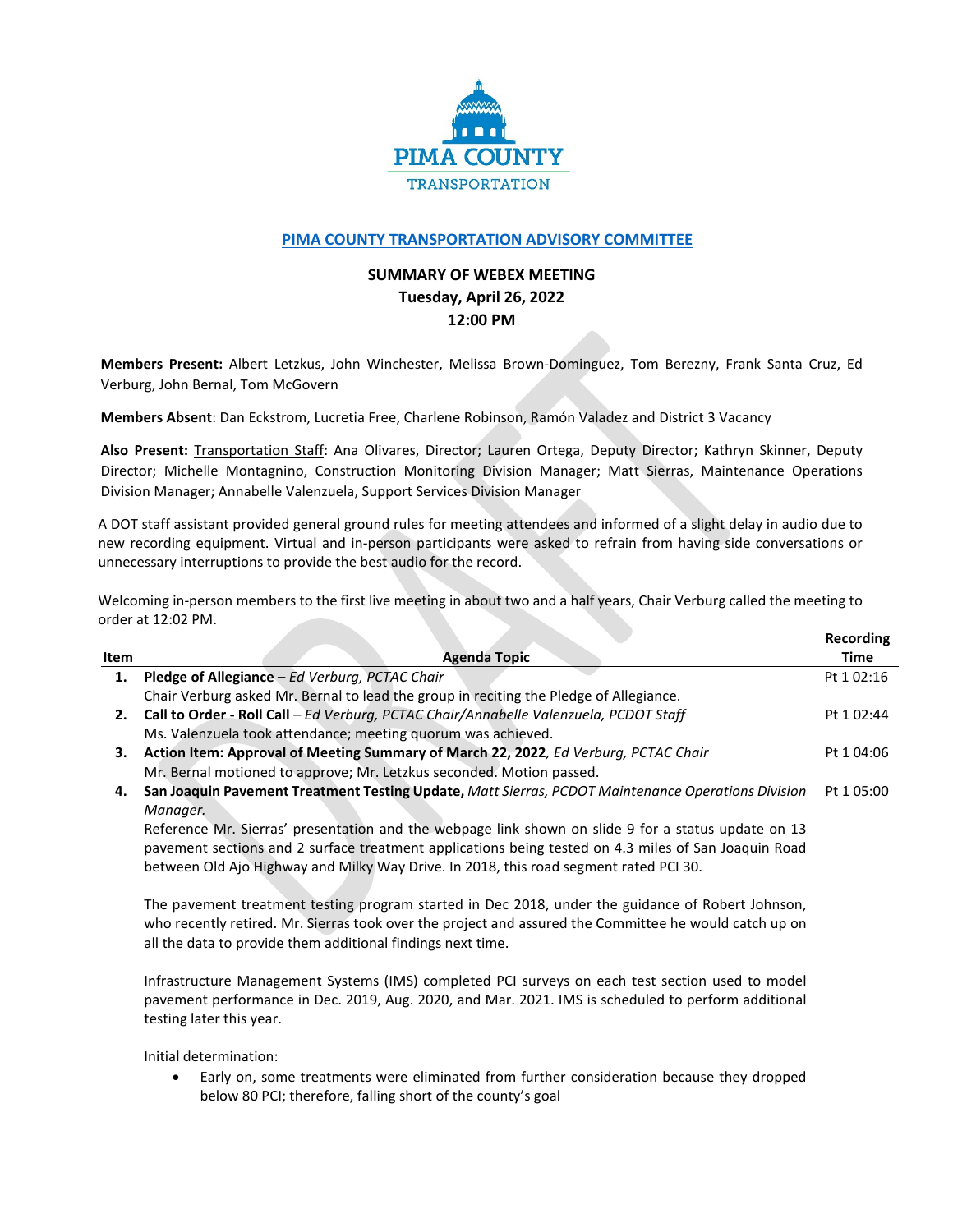| Item | <b>Agenda Topic</b>                                                                                                                                                                                                                                                                                                                                                                                                                                                                                                                             | <b>Recording</b><br><b>Time</b> |
|------|-------------------------------------------------------------------------------------------------------------------------------------------------------------------------------------------------------------------------------------------------------------------------------------------------------------------------------------------------------------------------------------------------------------------------------------------------------------------------------------------------------------------------------------------------|---------------------------------|
| 4.   | Observations:                                                                                                                                                                                                                                                                                                                                                                                                                                                                                                                                   | Pt 1 06:51                      |
|      | Three test sections were removed from further consideration due to ratings falling below PCI 80:                                                                                                                                                                                                                                                                                                                                                                                                                                                |                                 |
|      | Section 15 consisted of 1" green asphaltic concrete overlay with fiber over existing pavement.<br>$\bullet$<br>Rating quickly dropped from 100 PCI to PCI 78.                                                                                                                                                                                                                                                                                                                                                                                   |                                 |
|      | Section 7 consisted of fog seal, chip seal class 1, pulverized and recompacted 6" of existing<br>$\bullet$<br>pavement and subgrade. Rating dropped to PCI 79.                                                                                                                                                                                                                                                                                                                                                                                  |                                 |
|      | Section 11 consisted of fog seal, double chip seal class 1, pulverized and recompacted 6" with 2 lbs.<br>$\bullet$<br>of cement per square feet. PCI rating dropped to 75.                                                                                                                                                                                                                                                                                                                                                                      |                                 |
|      | Two test sections were performing well and the best value to date:                                                                                                                                                                                                                                                                                                                                                                                                                                                                              | Pt 1 08:28                      |
|      | Section 3 consisting of a 2" overlay (PAG 2) over existing pavement found to be holding at a PCI 97.<br>$\bullet$<br>Section 10 consisting of a 2" mill and fill (PAG2) over existing pavement was performing well and<br>$\bullet$<br>holding at a PCI 98.                                                                                                                                                                                                                                                                                     |                                 |
|      | Though still early in the evaluation, staff learned:<br>Treatments that dropped below PCI 80 were discontinued for failure to provide a good return on<br>$\bullet$<br>investment (ROI).                                                                                                                                                                                                                                                                                                                                                        | Pt 1 09:01                      |
|      | The two test sections of 2" overly and 2" mill and fill found to be performing well, do follow long-<br>$\bullet$<br>standing industry standards being used.<br>Results of upcoming PCI evaluation will be shared.<br>$\bullet$                                                                                                                                                                                                                                                                                                                 |                                 |
|      | Mr. Berezny asked if the 2" mill and fill, performing the best so far, is what was currently being used for<br>the current Road Repair Program and therefore providing the best ROI. Mr. Sierras replied affirmatively.                                                                                                                                                                                                                                                                                                                         | Pt 1 10:30                      |
|      | Mr. Bernal asked if the County has been applying 2" mill and fill on roads in older subdivisions that already<br>had 4" ABC and a double-chip seal. Mr. Sierras replied yes.                                                                                                                                                                                                                                                                                                                                                                    | Pt 1 10:49                      |
|      | Mr. McGovern asked if there are photos of the treated sections on the webpage and if it was expensive<br>to inspect and rate individual sections, since testing started so early? He also recommended that<br>observations be done for at least five years to see what the actual curves look like. Mr. Sierras replied yes<br>to the online photos and stated that the cost was reasonable because the PCI evaluations were not only<br>for the test strip but were part of the annual rating performed for the Pavement Preservation Program. | Pt 1 11:14                      |
| 5.   | Road Repair Update - Michelle Montagnino, PCDOT Construction Monitoring Division Manager<br>Reference Ms. Montagnino's presentation for FY22 Pavement Repair Program with details and photos<br>discussing completion of:                                                                                                                                                                                                                                                                                                                       | Pt 1 13:55                      |
|      | 5 Milling and Paving Projects, including:                                                                                                                                                                                                                                                                                                                                                                                                                                                                                                       | Pt 1 14:24                      |
|      | Central Low Volume (Butterfield Business District local roads) - completed 04/19<br>$\circ$<br>BOS District 1 Area B (North of Ina area) - completed 04/22<br>$\circ$                                                                                                                                                                                                                                                                                                                                                                           |                                 |
|      | 2 Surface Treatment Projects: Crack Seal and Surface Treatments from Cactus Asphalt to be<br>٠<br>completed 04/29                                                                                                                                                                                                                                                                                                                                                                                                                               |                                 |
|      | 3 Curb Ramp Projects: Green Valley 11/18; Catalina & Central Area ADA 11/24; and South Area 03/18<br>٠                                                                                                                                                                                                                                                                                                                                                                                                                                          |                                 |
|      | In-Construction:                                                                                                                                                                                                                                                                                                                                                                                                                                                                                                                                |                                 |
|      | $\circ$ Curb ramp projects are being affected by the concrete shortage causing delays for Countryside - 62<br>% complete; South of CDO - 70 % complete and North of CDO - 78 % complete                                                                                                                                                                                                                                                                                                                                                         | Pt 1 15:15                      |
|      | Staff has kept close watch on project schedules to coordinate with follow on pavement projects.<br>٠<br>Several subdivisions in those packages were closed out, allowing for pavement to begin.                                                                                                                                                                                                                                                                                                                                                 |                                 |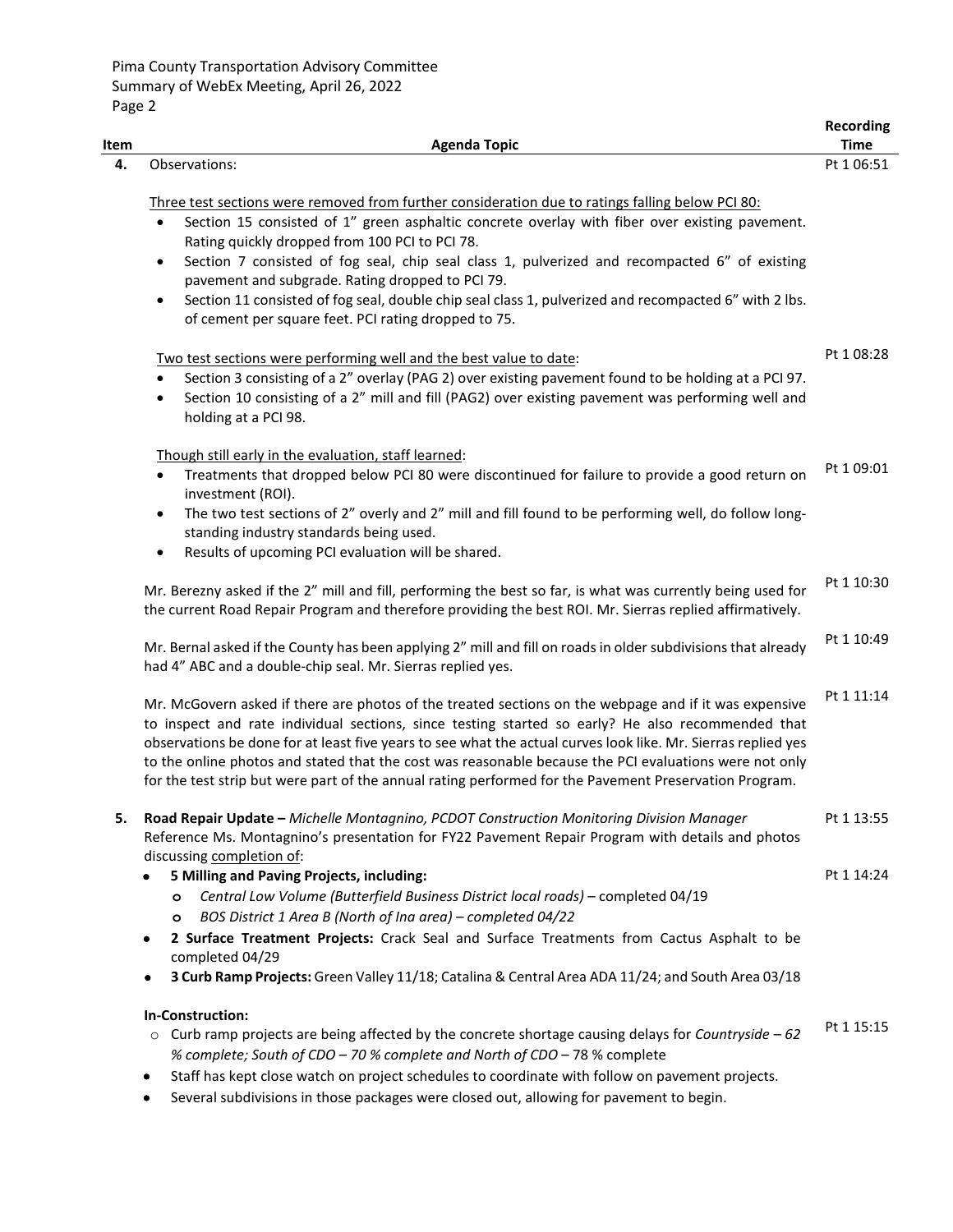Pima County Transportation Advisory Committee Summary of WebEx Meeting, April 26, 2022 Page 3

| Item |                                                                                                                                                                                                                                                                                                                                                                                                                                                                                                                                                                                                                                                                                                                                                                  | Recording<br><b>Time</b> |
|------|------------------------------------------------------------------------------------------------------------------------------------------------------------------------------------------------------------------------------------------------------------------------------------------------------------------------------------------------------------------------------------------------------------------------------------------------------------------------------------------------------------------------------------------------------------------------------------------------------------------------------------------------------------------------------------------------------------------------------------------------------------------|--------------------------|
| 5.   | <b>Agenda Topic</b><br>New Paving Projects started this month include:                                                                                                                                                                                                                                                                                                                                                                                                                                                                                                                                                                                                                                                                                           | Pt 15:55                 |
|      | Cardinal Estates and Mission Ridge (construction started 04/11/22)<br>$\bullet$                                                                                                                                                                                                                                                                                                                                                                                                                                                                                                                                                                                                                                                                                  |                          |
|      | Casas Adobes and Wildwood (new; construction started 04/22/22)<br>$\bullet$                                                                                                                                                                                                                                                                                                                                                                                                                                                                                                                                                                                                                                                                                      |                          |
|      | Manzanita Terrace (new; construction started 03/25/22)<br>٠                                                                                                                                                                                                                                                                                                                                                                                                                                                                                                                                                                                                                                                                                                      |                          |
|      | Northpointe/Raintree (new; construction started 4/26/22<br>$\bullet$                                                                                                                                                                                                                                                                                                                                                                                                                                                                                                                                                                                                                                                                                             |                          |
|      | Green Valley Mill & Pave (started this month)<br>$\bullet$                                                                                                                                                                                                                                                                                                                                                                                                                                                                                                                                                                                                                                                                                                       |                          |
|      | <b>Advertised Projects include:</b>                                                                                                                                                                                                                                                                                                                                                                                                                                                                                                                                                                                                                                                                                                                              |                          |
|      | Summerhaven: Combination of 2" mill, pave and pavement overlay of 4.2 mi. local roads in BOS<br>$\circ$                                                                                                                                                                                                                                                                                                                                                                                                                                                                                                                                                                                                                                                          | Pt 1 17:00               |
|      | District 4 Summerhaven community. This JOC contract had a bid and none of the contractors met                                                                                                                                                                                                                                                                                                                                                                                                                                                                                                                                                                                                                                                                    |                          |
|      | the June $30th$ completion date due to concrete shortages, asphalt availability and general market                                                                                                                                                                                                                                                                                                                                                                                                                                                                                                                                                                                                                                                               |                          |
|      | saturation.                                                                                                                                                                                                                                                                                                                                                                                                                                                                                                                                                                                                                                                                                                                                                      |                          |
|      | Countryside Vista M&P: Consisting of 2" mill and overlay of 2.47 mi. local roads in BOS District 1. It<br>$\circ$<br>was scheduled to open April 26.                                                                                                                                                                                                                                                                                                                                                                                                                                                                                                                                                                                                             |                          |
|      | Countryside M&P: Consisting of 2" plane/mill and pave in the BOS District 1 with 3.83 mi local roads.<br>$\circ$<br>It was scheduled to open April 27.                                                                                                                                                                                                                                                                                                                                                                                                                                                                                                                                                                                                           |                          |
|      | The intention is to provide a little longer construction time for items that do not go to bid this time,                                                                                                                                                                                                                                                                                                                                                                                                                                                                                                                                                                                                                                                         |                          |
|      | knowing the ramifications of the market and the funding from this year's budget will move forward to                                                                                                                                                                                                                                                                                                                                                                                                                                                                                                                                                                                                                                                             |                          |
|      | cover expenses without affecting the FY23 program.                                                                                                                                                                                                                                                                                                                                                                                                                                                                                                                                                                                                                                                                                                               |                          |
|      | Program Status by the Numbers - Everything is in the advertised or awarded status. Completion numbers<br>are increasing in just about every category.                                                                                                                                                                                                                                                                                                                                                                                                                                                                                                                                                                                                            | Pt 1 18:50               |
|      | Overall Status by the Dollars - The original program budget of \$85.5M was revised to \$97.5 M due to<br>escalation in construction and material costs. With the availability of HURF, the department was able to<br>fund added project costs through the operating budget.                                                                                                                                                                                                                                                                                                                                                                                                                                                                                      | Pt 1 19:15               |
|      | Coming Soon! A presentation next month on soon to be published FY23 Pavement Preservation Program.                                                                                                                                                                                                                                                                                                                                                                                                                                                                                                                                                                                                                                                               | Pt 1 19:43               |
|      | Pavement Preservation Map - status of constructions projects and roads completed up to this point.                                                                                                                                                                                                                                                                                                                                                                                                                                                                                                                                                                                                                                                               | Pt 1 19:58               |
|      | Mr. Berezny asked what would happen if the Summerhaven construction is not finished by June 30 <sup>th</sup> ,                                                                                                                                                                                                                                                                                                                                                                                                                                                                                                                                                                                                                                                   |                          |
|      | would the designated funds be applied to a project that can be completed by that date? Ms. Montagnino<br>replied that funding would follow the project into next fiscal year.                                                                                                                                                                                                                                                                                                                                                                                                                                                                                                                                                                                    | Pt 1 20:28               |
|      | Mr. Berezny asked Ms. Montagnino to provide a brief overview of the methodology used to determine<br>major arterial / collector and when minor get worked into the major.                                                                                                                                                                                                                                                                                                                                                                                                                                                                                                                                                                                        | Pt 1 21:40               |
|      | Ms. Montagnino explained the arterial/collector network is chosen on a benefit-cost ratio criterion. The<br>staff rely on the StreetSaver program to calculate the benefit cost for each road. This helps create the<br>ranked road list program for the designated amount for the year. Arterials are major roads. Major<br>collectors run between subdivisions off the arterial network. Some local or minor collectors can be those<br>small segments of roads that enter subdivisions. Latitude is taken there, as far as benefit cost ratio, so that<br>when the local subdivision is triggered, even if the entrance (minor collector) is not picked up that year, it<br>is rolled up into the package to complete a holistic approach to the subdivision. | Pt 1 22:27               |
|      | Mr. Berezny said that the County Administrator had recently sent correspondence to the Vail Tour de<br>Tucson, and one section of road is rated poor (PCI 50) in the Green Valley / Continental area. The PCI rating<br>for this minor arterial is a 50 and he counted about a dozen unclassified or minor/local roads. He asked<br>what the process is for those collectors and getting those failed roads repaired? There are roads in their                                                                                                                                                                                                                                                                                                                   | Pt 1 24:10               |

local areas, like those leading into Madera Canyon, that see a lot of traffic 365 days a year. He wants to make sure that those kinds of roads are taken into consideration before a road with PCI 50 bumps them.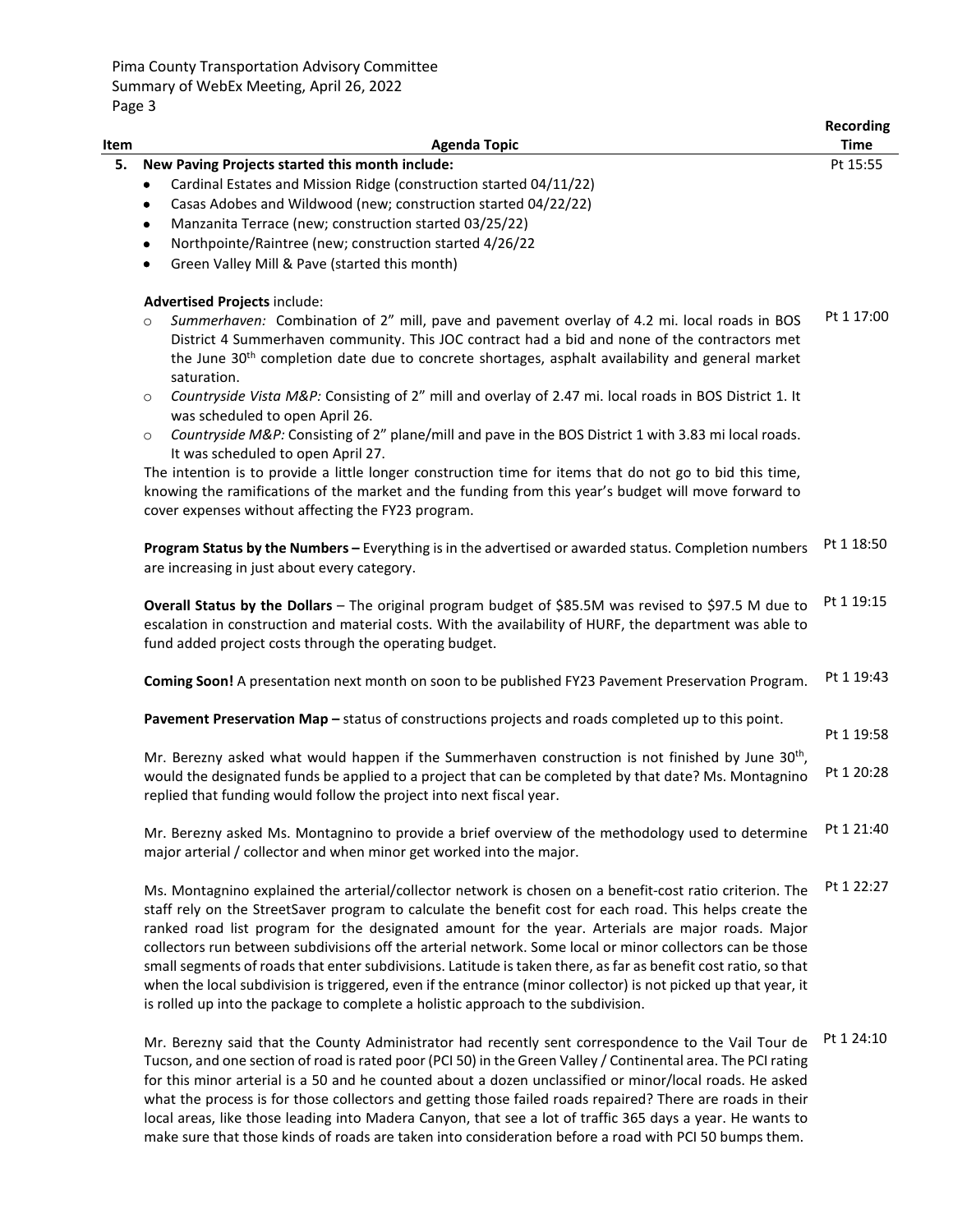|      |                                                                                                                                                                                                                                                                                                                                                                                                                                                                                                                                                                                                                                                                                                                                                                                                                                                                                                                                                                                                                                                                 | <b>Recording</b> |
|------|-----------------------------------------------------------------------------------------------------------------------------------------------------------------------------------------------------------------------------------------------------------------------------------------------------------------------------------------------------------------------------------------------------------------------------------------------------------------------------------------------------------------------------------------------------------------------------------------------------------------------------------------------------------------------------------------------------------------------------------------------------------------------------------------------------------------------------------------------------------------------------------------------------------------------------------------------------------------------------------------------------------------------------------------------------------------|------------------|
| Item | <b>Agenda Topic</b>                                                                                                                                                                                                                                                                                                                                                                                                                                                                                                                                                                                                                                                                                                                                                                                                                                                                                                                                                                                                                                             | <b>Time</b>      |
| 5.   | Ms. Montagnino explained an arterial/collector will not bump a local road off the list because there are<br>two different funding sources used. Typically, the department tries to work on a whole road to provide<br>nice long segments. Some roads that are deferred one year are the first selected next year regardless of<br>the benefit cost ratio but it requires a balancing act so as not to continually push things off. The benefit<br>cost ratio is a good starting point but a lot of engineering judgement goes into the road selection process.                                                                                                                                                                                                                                                                                                                                                                                                                                                                                                  | Pt 1 26:10       |
|      | Chair Verburg asked Ms. Montagnino to provide in next month's presentation an example of a cost benefit<br>analysis in the decision-making process to help other members of the committee to better understand the<br>process.                                                                                                                                                                                                                                                                                                                                                                                                                                                                                                                                                                                                                                                                                                                                                                                                                                  | Pt 1 27:43       |
|      | Mr. Bernal asked if the curb ramps and Portland Cement concrete work on the arterial/collector or local<br>system. Ms. Montagnino said most are local and she would provide the committee a breakdown of the<br>local budget but one challenge is that it depends on the neighborhood. Federal guidelines dictate that if<br>there is a mill and pave, it is considered a reconstruction and will trigger need for ADA upgrades.                                                                                                                                                                                                                                                                                                                                                                                                                                                                                                                                                                                                                                | Pt 1 28:10       |
|      | Mr. McGovern said there is support from the committee for fixing one or two roads that need upgrading<br>to provide a safe smooth riding surface for the El Tour de Tucson event. He wants to see how staff<br>addressed that in the FY23 program. Ms. Montagnino said it would be addressed.                                                                                                                                                                                                                                                                                                                                                                                                                                                                                                                                                                                                                                                                                                                                                                   | Pt 1 29:49       |
|      | Chair Verburg referenced an April 5, 2022 memo the department sent to the County Administrator and<br>the response from the County Administrator. When compared with other jurisdictions, Chair Verburg said<br>there is proof of the fantastic job the staff is doing on the program. He said the entire staff's work is<br>appreciated and he gave kudos for Ms. Olivares' leadership.                                                                                                                                                                                                                                                                                                                                                                                                                                                                                                                                                                                                                                                                        | Pt 1 31:00       |
| 6.   | RTANext Update - Kathryn Skinner, PCDOT Deputy Director / Tom McGovern, PCTAC Member<br>Ms. Skinner briefed the committee on the topics discussed April 4th by the RTA Citizens Advisory<br>Committee as they held their first meeting since 2021. They covered ground rules and background, the<br>Open Meeting Law, RTA revenues, and what they could anticipate in terms of revenue for the RTA Plan<br>and the RTA Next. They also reviewed the RTA Next major roads and projects and discussed future agenda<br>items. Their next meeting is scheduled at 1PM on May 2.                                                                                                                                                                                                                                                                                                                                                                                                                                                                                    | Pt 1 32:00       |
|      | Mr. Berezny asked if the Norte sewer connection between the airport and Tucson Mall was part of the<br>City of Tucson's Transportation Mobility Plan or part of RTA next. Mr. McGovern said it is one of the City's<br>proposed major projects.                                                                                                                                                                                                                                                                                                                                                                                                                                                                                                                                                                                                                                                                                                                                                                                                                 | Pt 2 00:00       |
| 7.   | Topics for Future Discussions - Ed Verburg, PCTAC Chair<br>Chair Verburg requested topics for future agenda be emailed to Annabelle Valenzuela by May 24, 2022,<br>in advance of the May 26, 2022 meeting.                                                                                                                                                                                                                                                                                                                                                                                                                                                                                                                                                                                                                                                                                                                                                                                                                                                      | Pt 2 01:13       |
| 8.   | Mr. Bernal inquired about the status of the budgeting process for next Fiscal Year. Ms. Olivares said the<br>department's budget was complete and would be presented to the Board of Supervisors on May 11, for<br>tentative approval in June. It was requested a similar presentation be made at the next PCTAC meeting.<br>Call to the Audience - Ed Verburg, PCTAC Chair.<br>David Bricklin - Manzanita Estates - I'm a bicyclist. 1. Recent paving in Via Entrada created a much safer<br>option for getting up and down to the Loop. Please don't discourage this safer route by adding speed<br>bumps. If you do add them, please do more for cyclists than leaving a foot at each end. This is not enough.<br>And please reconsider your aversion to slots in the middle. With some creative design (like a slightly offset<br>chevron), you can create slots for cyclists in the middle without encouraging car drivers to try to put one<br>wheel in them. 2. Skyline from Swan to Sunrise could be a good alternative to Sunrise. Sad that the recent | Pt 2 02:30       |
|      | paving didn't extend the width by a few feet to provide a bike lane. Please seek money for that in the<br>future.                                                                                                                                                                                                                                                                                                                                                                                                                                                                                                                                                                                                                                                                                                                                                                                                                                                                                                                                               |                  |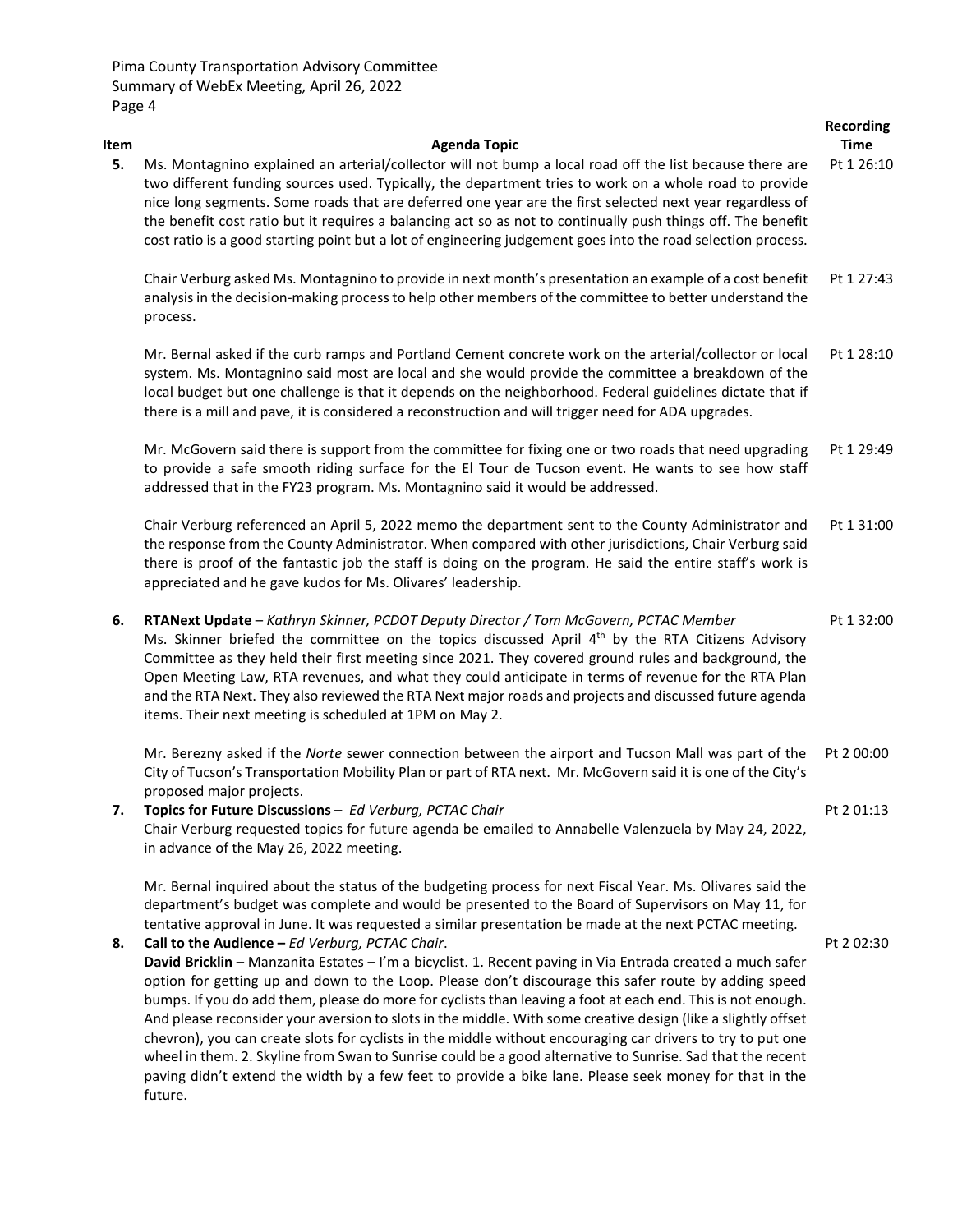|      |              | Recording |
|------|--------------|-----------|
| Item | Agenda Topic | Time      |
|      |              |           |

## **8. Call to the Audience –** *Ed Verburg, PCTAC Chair*.

**David Bricklin** – (Continued) - In the meantime, could you repaint the fog lines to make the travel lane a bit narrower and create a foot or two of pavement for cyclists outside the fog line? I know you have standards for travel lanes, but I also know deviations are possible when warranted, and it seems to be warranted here. I was told by someone in the department that cars on that stretch are supposed to know this is a shared pavement with cyclists. There is no way for them to know that. The speed limit is 45 MPH. **Jon Kiser** – Coronado Foothills Estates – We were very surprised and disappointed to see that when Skyline Drive was repaved between Sunrise and Swan, bike lanes were not added. My wife and I often use this part of Skyline, in both directions, to access The Loop and other Pima County bike lanes from our home. I don't know what the process is, but we would really appreciate bike lanes being added to this stretch because it is quite dicey riding with high-speed traffic zooming by us with very little margin. This often forces us to choose to put bikes on a vehicle to go for a bike ride which basically prevents us from avoiding vehicle use. We also drive this stretch and frequently observe drivers making risky passing moves around cyclists and sometimes swerving across the center line nearly hitting oncoming traffic instead of just slowing down to pass cyclists safely. This is a dangerous road for us cyclists and even riskier when sunrise and sunset blinds drivers.

**Barry Weiss** – Coronado Foothills Estates – Skyline between Sunrise and Swan has always been a problem for the many bicyclists who live north of Skyline. The road is narrow with no shoulder. Cars can't easily move out of their lane when passing bicyclists because the road has rolling hills and drives can't always see if there is a vehicle coming in the opposite direction. The result has been that it's scary to leave our neighborhood on a bicycle. Indeed many bicyclists will only leave the neighborhood by taking their bicycles in a car. You just repaved Skyline without creating a shoulder or bicycle lane. I can't believe you did that. It's going to make thinks even worse because with the repaving, cars will be driving even faster than before. I know that my wife and I, this will pretty much eliminate riding a bicycle from our home.

Tucson is supposed to be a "bicycle-friendly community." It would be great if you could keep it that way. My understanding is that land on the side of Skyline is public easement, and creation of a shoulder or even separated bicycle path is physically possible. Please consider this option.

**9.. Next Meeting: May 24, 2022 via WEBEX** – *Ed Verburg, PCTAC Chair* Please submit agenda items by May 6, 2022 to Annabelle. Valenzuela@pima.gov. Pt 2 14:23

Chair Verburg asked if the Committee preferred the next meeting be virtual or live. He said it is nice to offer a hybrid meeting to the public but it does require hard work setting it up.

Mr. McGovern said though he prefers in-person meetings, he can see it is a lot of work and thinks continuing the hybrid arrangement for a few more months would be good.

Mr. Berezny also prefered in-person meetings but the key is that the residents of Pima County do not necessarily have the time to get off work to attend. He did not want to hold these meetings after 5 pm like the City of Tucson, the virtual aspect for the public would be a good thing to continue. For the committee members, he felt in person would be best.

Ms. Brown-Dominguez was grateful having had the convenience of a hybrid meeting this morning and agreed that having the hybrid option available for the public would be good.

John Winchester said the current location is additional travel time for him. Though he prefers in-person meetings downtown, he also agreed that the hybrid-meeting model be continued for the public to attend.

Chair Verburg recommended the PCTAC continue with the hybrid meeting option, not only to benefit from achieving a quorum but most importantly because this is a citizen's advisory committee, since we must hear from the public. The Committee could reconsider in a couple of months.